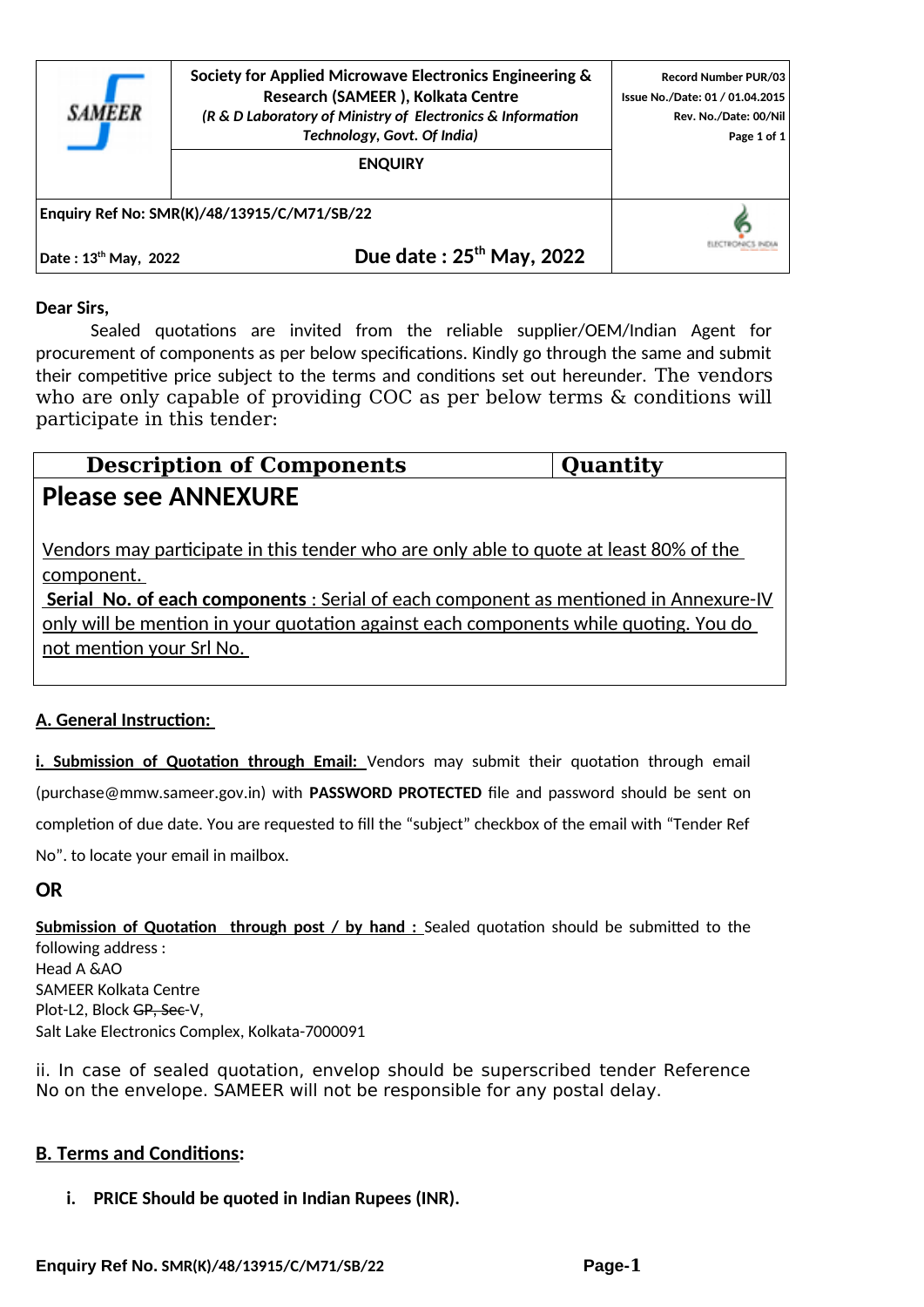**ii. QUOTED PRICE should be included freight, insurance, packing charges etc as applicable. Hence any charges mentioned extra, if any, will not be considered.** 

**iii. FREIGHT : must be included in the quoted price. No other terms of Freight like Ex-works, freight at actual will not be acceptable, hence charges of freight must be included in the quoted price.** 

- **iv. GST should be mentioned clearly which should not be included in the above quoted price.**
- **v. Restriction of country /countries imposed for import** : As per guideline of procurement rules GFR,2017 (OM No. F.NO.6/18/2019-PPD dt 23rd July,2021 and F.No. 6/18/2019-PPD Dt 23rd July,2020 issued by Ministry of Finance, Dept. of Expenditure, Govt. of India) where restrictions from country / countrie0s/a class of countries **(sharing land border with India)** has been imposed. Relevant document (s) as per above OM are required to be submitted by the bidder.
- **vi. Custom duty :** Suppliers may avail advantage of duty exemption. SAMEER is registered with DSIR under the notification No. 51/96 -Customs for exemption of Custom Duty only. Duty exemption certificate should be processed at least 10 days in advance on intimation. Please note that SAMEER will provide only duty exemption certificate. **If there is any duty, over and above the exempted amount, will be borne by you. Hence consider accordingly while quoting.**
- **vii. Payment** will be made after delivery and installation (if applicable) by RTGS/NEFT.
- **viii. Quoted price should be included freight , insurance, packing charges etc as applicable.**
- **ix. COC (Certificate of compliance)** : Please note that COC must be provided alongwith shipment failing which material will not be accepted. COC either only from Manufacturer (OEM) or Authorized Distributor (authorization certificate to be submitted, if demanded,) of OEM is acceptable.
- **x. Bid evaluation process** : Quotation will be evaluated based on technical specifications as per enquiry by tender committee and necessary clarification, if required, will be sought through email from suppliers. After satisfaction of technical suitability price will be taken into account in price comparison to arrive L1 bidder.
- **xi.** Acceptability of the extent of variation in specifications on evaluation of technical data sheet wherever applicable will be decided by the competent authority based on technical suitability and shall be bound by the bidders.
- **xii. Delivery** shall be made within 4 / 5 weeks on receipt of the order.
- **xiii. Warranty** should be mentioned clearly, if applicable for this item.
- **xiv. Validity** of quotation should be minimum 45 days from the due date.
- **xv. If any vendors who have not participated in earlier tender/ enquiry, kindly submit your credential dealing with components for the last 3 years with any Govt.bodies (state/ Central) / or limited companies.**
- **xvi.** SAMEER reserves the right to reject this tender without assigning any reason.

**For any technical clarification please contact our concerned scientist-D, Shri. Sukhendu Bhanja (email: sukhendu.bhanja@mmw.sameer.gov.in>/Ph : 033-2357-4875 / 4894) Please mention Enquriy Ref No. in all future correspondence.**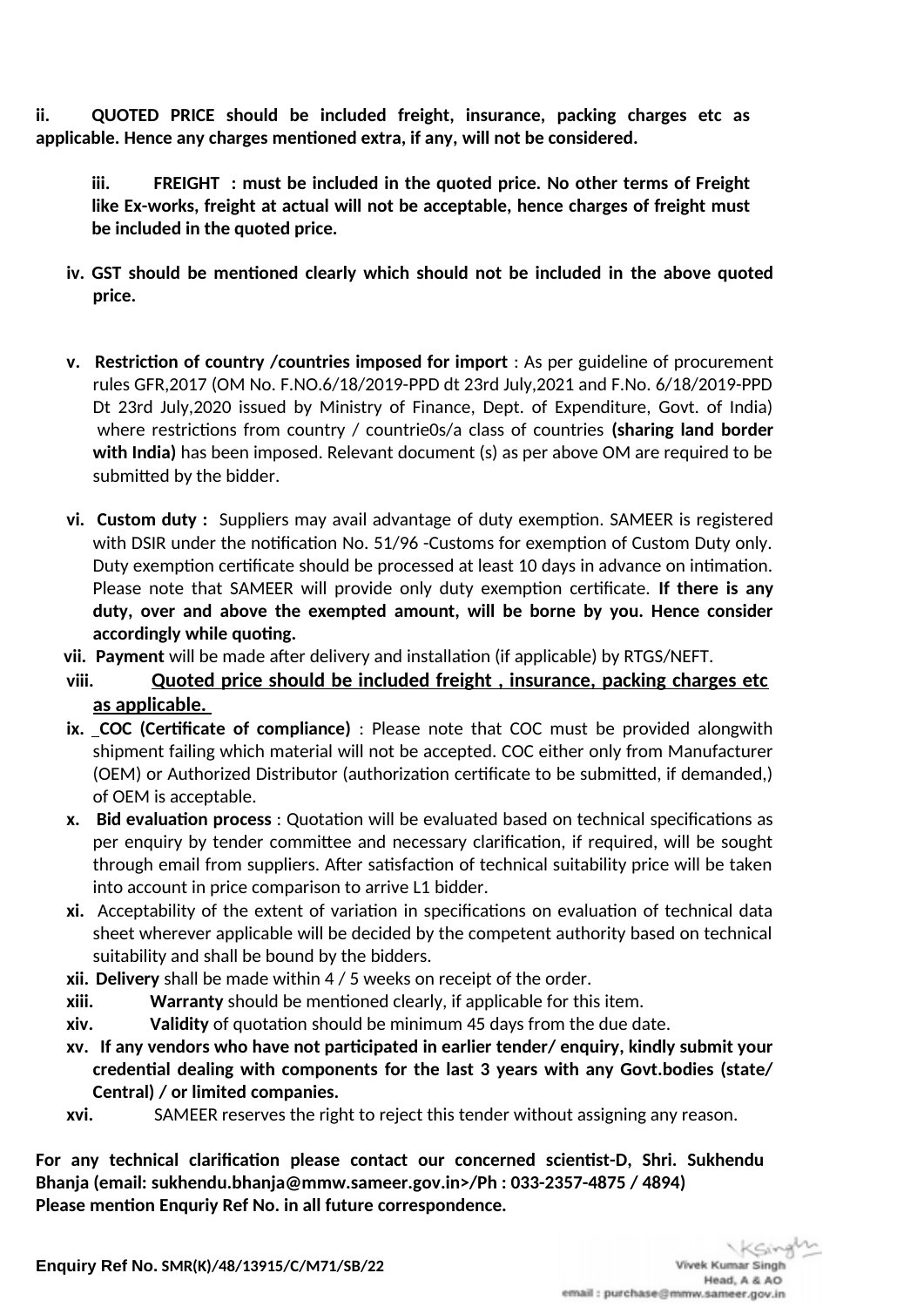------------------------------------x ------------------------------------

**Plot-L2, Block-GP, Sec-V, Salt Lake Electronics Complex, Kolkata- 700091, INDIA Ph : 091-33-2357-4875 / 2357-4894 Fax : 091-33-2357-4950, E-mail :** [purchase@mmw.sameer.gov.in](mailto:purchase@mmw.sameer.gov.in)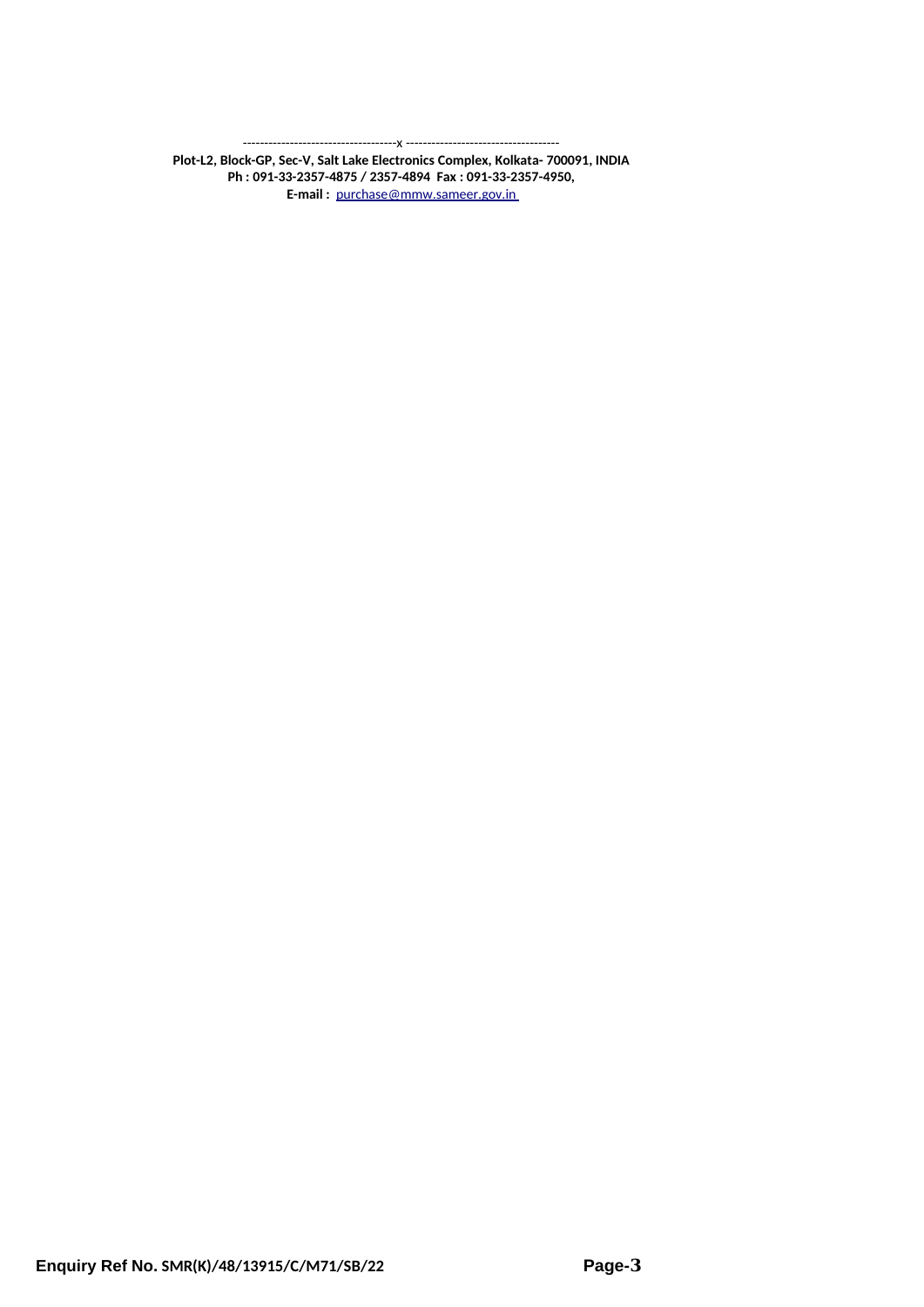| Sl.No.         | Part No.                             | <b>Description</b>                 | Quantity        |
|----------------|--------------------------------------|------------------------------------|-----------------|
| $\mathbf{1}$   | MAPS-010163                          | Phase Dec/Shifter                  | 50              |
| $\overline{2}$ | MTVA0300N09                          | <b>RF</b> Attenuator               | 50              |
| 3              | <b>LM27762DSSR</b>                   | Voltage Regulator                  | 50              |
| $\overline{4}$ | TPS7A4701RGWR                        | Voltage Regulator                  | 50              |
| 5              | TPS5450MDDAREP                       | <b>Switching Voltage Regulator</b> | 50              |
| 6              | LM22674-ADJ                          | Regulator                          | 25              |
| 7              | PIC12F1840                           | Micro-controller                   | 50              |
| 8              | PIC18F4520-I/PT                      | Micro-controller                   | 10              |
| 9              | HMC694LP4                            | Amplifier                          | 60              |
| 10             | HMC3653LP3BE                         | Amplifier                          | 60              |
| 11             | HMC232ALP4E                          | <b>SPDT Switch</b>                 | 25              |
| 12             | ADM7150                              | Regulator                          | 100             |
| 13             | LTC6948                              | <b>Frequency Synthesizer</b>       | 50              |
| 14             | HMC470ALP3E                          | Digital attenuator                 | 50              |
| 15             | HMC539ALP3E                          | Digital attenuator                 | 50              |
| 16             | ADM3491ARZ-1                         | RS-422/RS-485 Interface IC         | 25              |
| 17             | SPD18P06PGBTMA1                      | <b>MOSFET</b>                      | 50              |
| 18             | 06035A100JAT2A                       | 10pF 0603                          | 200             |
| 19             | 06035A101JAT2A                       | 100pF 0603                         | 500             |
| 20             | MC0603B102K500CT                     | 1000pF 0603                        | 500             |
| 21             | C0603C202J5GACTU                     | 2000pF 0603                        | 300             |
| 22             | C0603C103K5RACTU                     | 0.01uF 0603                        | 300             |
| 23             | C0603C562K5RACTU                     | 5600pF 0603                        | 50              |
| 24             | C0603C104K5RACTU                     | 0.1uF 0603                         | 300             |
| 25             | 0603YC105KAT2A                       | 1uF 0603                           | 500             |
| 26             | C2012X5R1H225K125AB                  | 2.2uF 0805                         | 500             |
| 27             | CGA4J3X5R1H475K125AB                 | 4.7uF 0805                         | 100             |
| 28             | 12063D106KAT2A                       | 10uF 1206                          | 100             |
| 29             | GRM21BR61E106KA73L                   | 10uF 0805                          | 300             |
| 30             | C2012X5R1V226M125AC                  | 22uF 0805                          | 50              |
| 31             | CC0603KRX7R8BB103                    | 0.01UF 0603                        | 20              |
| 32             | C0603C104K5RAC3121                   | 0.1uF 0603                         | 20              |
| 33             | C0603C104K5RAC3121                   | 0.1uF 0603                         | 200             |
| 34             | 0603YC105KAT2A                       | 1uF 0603                           | 200             |
| 35             | 06033W105KAT2A                       | 1 uF(0603)                         | 100             |
| 36             | C0603X102K5GACTU                     | 100 pF (0603)                      | 50              |
| 37             | 12106D107MAT2A                       | 100 uF (1210)                      | 100             |
| 38             | 116TGA101K100TT                      | 100 pF (SLC)                       | 150             |
| 39             | 06035F103K4Z4A                       | 10 nF (0603)                       | 100             |
| 40             | 06033W105KAT2A                       | 1 uF(0603)                         | 100             |
| 41             | 0603ZD106KAT2A                       | 10 uF (0603)                       | 100             |
| 42             | C0603X222M5RACAUTO                   | Cap 0603 SRF>140MHz<br>2200pF      | 200             |
| 43             | ECS-TXO-2520-33-400-AN-<br><b>TR</b> | <b>TCXO</b>                        | 15              |
| 44             | Part No.                             | <b>Description</b>                 | <b>Quantity</b> |
| 45             | GRM1885C1H103JA01D                   | CAP CER 10000PF 50V                | 200             |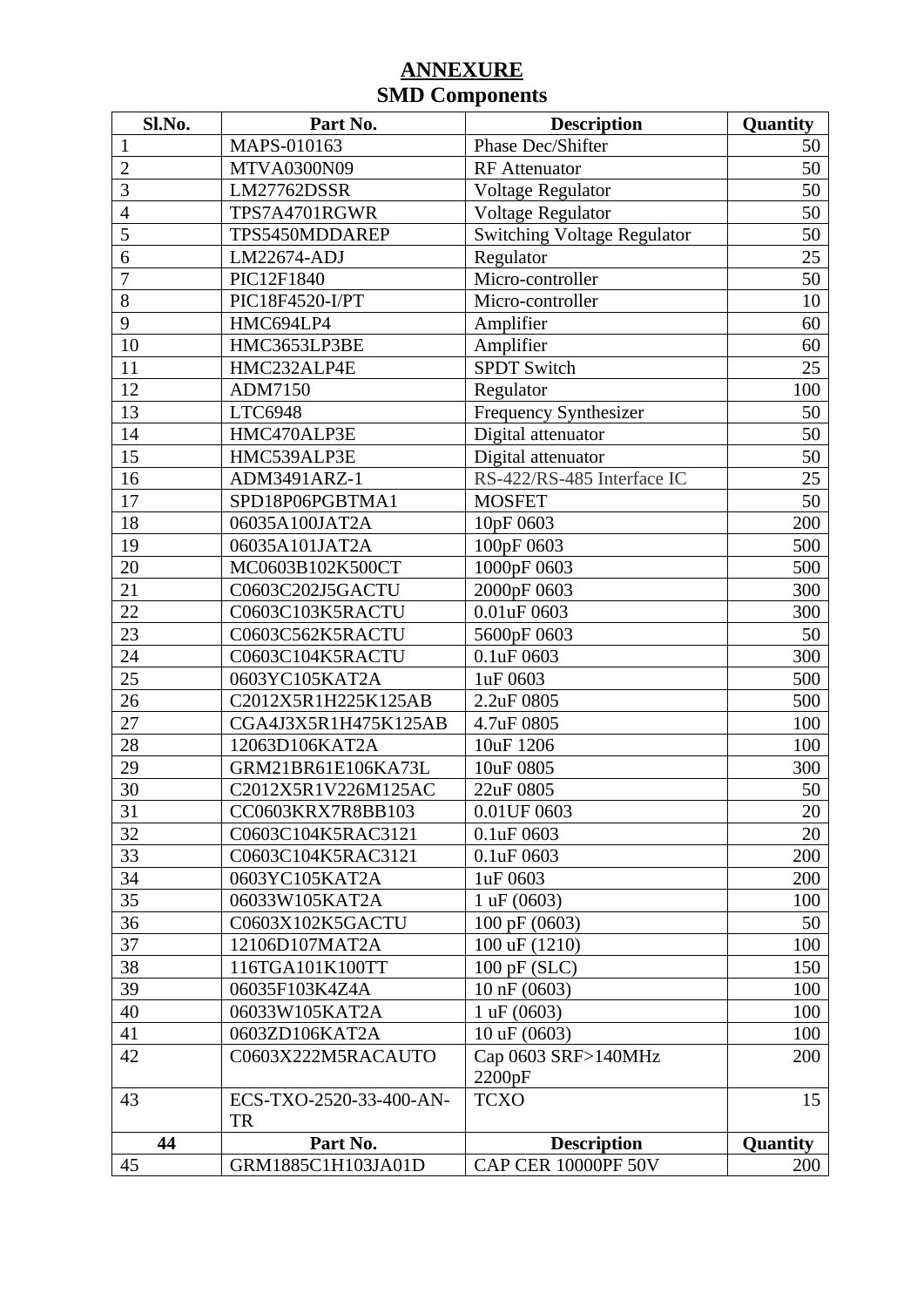|    |                    | C0G/NP0 0603                         |     |
|----|--------------------|--------------------------------------|-----|
| 46 | GRM1885C1H222JA01J | CAP CER 2200PF 50V                   | 200 |
|    |                    | C0G/NP0 0603                         |     |
| 47 | GRM155C71H104KE19D | CAP CER 0.1UF 50V X7S                | 250 |
|    |                    | 0402                                 |     |
| 48 | GCM1885C2A102JA16D | CAP CER 1000PF 100V                  | 250 |
|    |                    | C0G/NP0 0603                         |     |
| 49 | GCM1885C2A331JA16D | CAP CER 330PF 100V                   | 200 |
|    |                    | C0G/NP0 0603                         |     |
| 50 | GRM188R61E106MA73J | CAP CER 10UF 25V X5R 0603            | 250 |
| 51 | GRT188R71E105KE13D | <b>CAP CER</b>                       | 200 |
| 52 | GQM1875C2E101JB12D | CAP CER 100PF 250V                   | 150 |
|    |                    | C0G/NP0 0603                         |     |
| 53 | GCM1885C2A560JA16D | CAP CER 56PF 100V                    | 100 |
|    |                    | C0G/NP0 0603                         |     |
| 54 | GCJ188R71C104KA01D | CAP CER 0.1UF 16V X7R                | 200 |
|    |                    | 0603                                 |     |
| 55 | GRT188R61H225KE13D | CAP CER 2.2UF 50V X5R                | 100 |
|    |                    | 0603                                 |     |
| 56 | ZRB18AR6YA475ME05L | CAP CER 4.7UF 35V X5R                | 100 |
|    |                    | 0603                                 |     |
| 57 | C0603C242J5GACTU   | <b>Multilayer Ceramic Capacitors</b> | 50  |
|    |                    | MLCC - SMD/SMT 50V                   |     |
|    |                    | 2400pF 0603 C0G 5%                   |     |
| 58 | GCJ188R71H104KA12D | <b>Multilayer Ceramic Capacitors</b> | 100 |
|    |                    | MLCC - SMD/SMT 0603                  |     |
|    |                    | 50volts 0.1uF X7R 10% Soft           |     |
|    |                    | Term                                 |     |
| 59 | C0603C560J1GACAUTO | <b>Multilayer Ceramic Capacitors</b> | 100 |
|    |                    | MLCC - SMD/SMT 100V 56pF             |     |
|    |                    | C0G 0603 5% AEC-Q200                 |     |
| 60 | GCM1885C2A101JA16D | <b>Multilayer Ceramic Capacitors</b> | 100 |
|    |                    | MLCC - SMD/SMT 0603                  |     |
|    |                    | 100pF 100volts C0G 5%                |     |
| 61 | C0603X102K5RAC3316 | <b>Multilayer Ceramic Capacitors</b> | 100 |
|    |                    | MLCC - SMD/SMT 50V                   |     |
|    |                    | 1000pF X7R AUTO 5mm Flex             |     |
|    |                    | <b>VW80808</b>                       |     |
| 62 | C0603X103K1RAC3316 | <b>Multilayer Ceramic Capacitors</b> | 100 |
|    |                    | MLCC - SMD/SMT                       |     |
|    |                    | 100V .01uF X7R AUTO 5mm              |     |
|    |                    | <b>Flex VW80808</b>                  |     |
| 63 | C0603C479C5GACTU   | <b>Multilayer Ceramic Capacitors</b> | 50  |
|    |                    | MLCC - SMD/SMT 50V 4.7pF             |     |
|    |                    | 0603 C0G 0.25pF                      |     |
| 64 | ZRB18AR61E106ME01L | <b>Multilayer Ceramic Capacitors</b> | 100 |
|    |                    | MLCC - SMD/SMT 0603 10uF             |     |
|    |                    | 25volts X5R +/-20% Soft Term         |     |
| 65 | C0603C470K5RACAUTO | <b>Multilayer Ceramic Capacitors</b> | 50  |
|    |                    |                                      |     |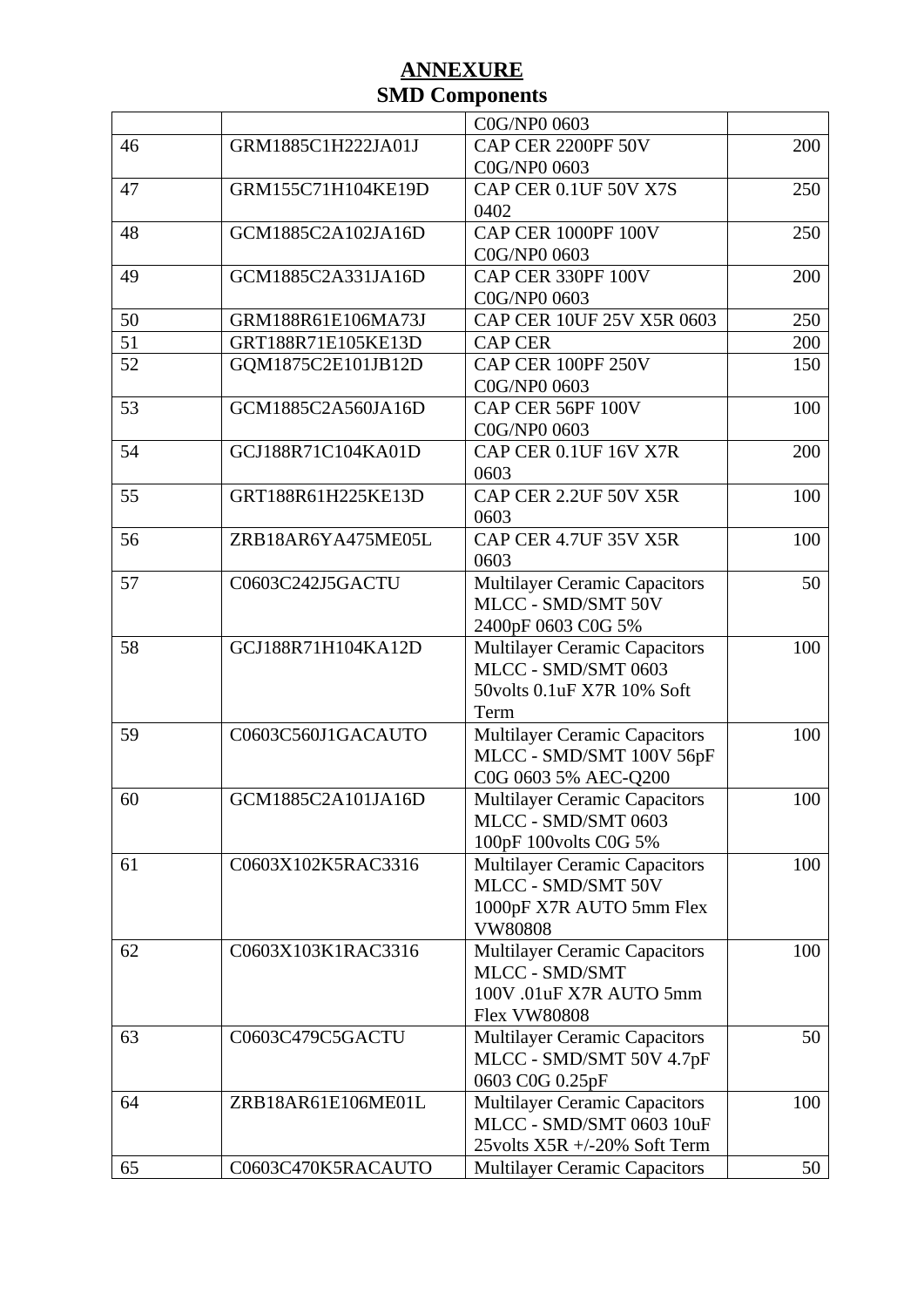|    |                      | MLCC - SMD/SMT 50V 47pF                                    |     |
|----|----------------------|------------------------------------------------------------|-----|
|    |                      | X7R 0603 10% AEC-Q200                                      |     |
| 66 | GRT188R61H105KE13D   | <b>Multilayer Ceramic Capacitors</b>                       | 100 |
|    |                      | MLCC - SMD/SMT 0603                                        |     |
|    |                      | 50Vdc 1.0uF X5R 10%                                        |     |
| 67 | CGA3E1X8R1E334K080AE | <b>Multilayer Ceramic Capacitors</b>                       | 50  |
|    |                      | MLCC - SMD/SMT SOFT 0603                                   |     |
|    |                      | 25V 0.33uF X8R 10% AEC-                                    |     |
|    |                      | Q <sub>200</sub>                                           |     |
| 68 | C0603X331K1RACAUTO   | <b>Multilayer Ceramic Capacitors</b>                       | 50  |
|    |                      | MLCC - SMD/SMT 100V                                        |     |
|    |                      | 330pF X7R 0603 10% Flex                                    |     |
| 69 | C0603C109B1GACTU     | AEC-Q200<br><b>Multilayer Ceramic Capacitors</b>           | 100 |
|    |                      | MLCC - SMD/SMT 100V 1pF                                    |     |
|    |                      | 0603 C0G 0.1pF                                             |     |
| 70 | GRM188R61E225KA12D   | <b>Multilayer Ceramic Capacitors</b>                       | 50  |
|    |                      | MLCC - SMD/SMT 0603 2.2uF                                  |     |
|    |                      | 25volts X5R 10%                                            |     |
| 71 | GRM188R61A226ME15D   | <b>Multilayer Ceramic Capacitors</b>                       | 50  |
|    |                      | MLCC - SMD/SMT 0603 22uF                                   |     |
|    |                      | 10volts *Derate Voltage/Temp                               |     |
| 72 | GRM1885C1H392JA01D   | <b>Multilayer Ceramic Capacitors</b>                       | 50  |
|    |                      | MLCC - SMD/SMT 0603                                        |     |
|    |                      | 3900pF 50volt C0G +/-5%                                    |     |
| 73 | 0805B104J101CT       | <b>Multilayer Ceramic Capacitors</b>                       | 40  |
|    |                      | MLCC - SMD/SMT 0805                                        |     |
|    |                      | MLCC X7R 0.1 uF +/- 5% 100<br>VT&R GP                      |     |
| 74 | C0805C393K5RACAUTO   | <b>Multilayer Ceramic Capacitors</b>                       | 40  |
|    |                      | MLCC - SMD/SMT 50V                                         |     |
|    |                      | 0.039uF X7R 0805 10% AEC-                                  |     |
|    |                      | Q200                                                       |     |
| 75 | GRJ21BC72A105KE11L   | <b>Multilayer Ceramic Capacitors</b>                       | 100 |
|    |                      | MLCC - SMD/SMT 0805 1.0uF                                  |     |
|    |                      | 100volts X7S +/-10% Soft Term                              |     |
| 76 | C0805C103K5GEC7210   | <b>Multilayer Ceramic Capacitors</b>                       | 50  |
|    |                      | MLCC - SMD/SMT 50V                                         |     |
|    |                      | 0.01uF C0G 0805 10% AEC-                                   |     |
|    |                      | Q200                                                       |     |
| 77 | C0603C104K5RAC7082   | <b>Multilayer Ceramic Capacitors</b>                       | 100 |
|    |                      | MLCC - SMD/SMT 50V.1uF                                     |     |
| 78 | C0603C224K4RAC7411   | X7R 0603 0.1                                               | 100 |
|    |                      | <b>Multilayer Ceramic Capacitors</b><br>MLCC - SMD/SMT 16V |     |
|    |                      | 0.22uF 0603 X7R 10%                                        |     |
| 79 |                      | <b>Multilayer Ceramic Capacitors</b>                       | 100 |
|    | C1206X475K5RACAUTO   | MLCC - SMD/SMT 50V 4.7uF                                   |     |
|    |                      | X7R 1206 10% AEC-Q200                                      |     |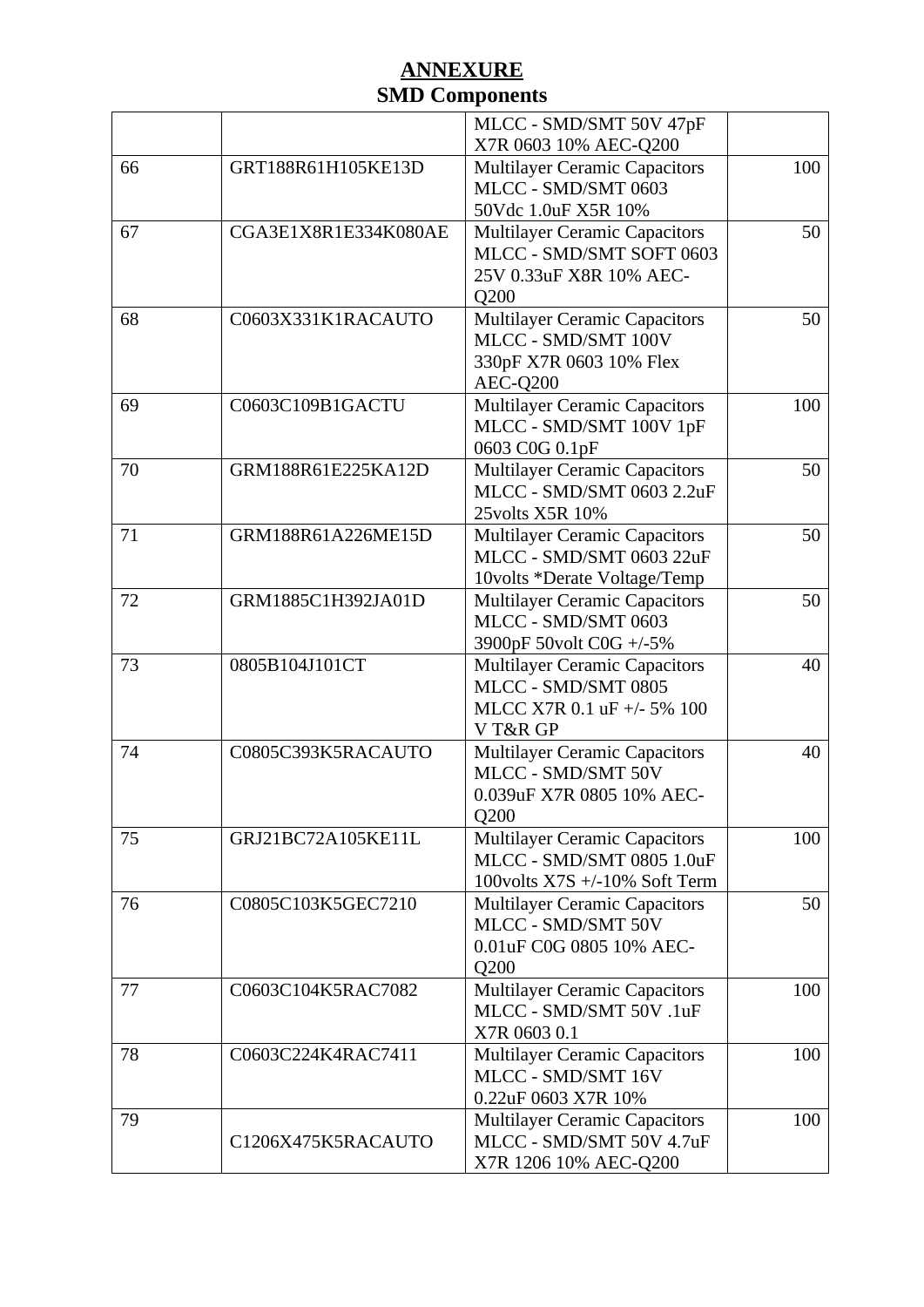| 80         | 810-CKG32KX7S1H106KH               | <b>Multilayer Ceramic Capacitors</b><br>MLCC - SMD/SMT CKG 1210<br>50V 10uF X7S 10% T: 3.35mm   | 50         |
|------------|------------------------------------|-------------------------------------------------------------------------------------------------|------------|
| 81         | 963-EMF212B7225KGHT                | <b>Multilayer Ceramic Capacitors</b><br>MLCC - SMD/SMT 0805<br>16VDC 2.2uF 10% X7R AEC-<br>Q200 | 50         |
| 82         | 963-JMK105BJ105KV-F                | <b>Multilayer Ceramic Capacitors</b><br>MLCC - SMD/SMT 1uF 6.3V<br>X5R +/-10% 0402 Gen Purp     | 100        |
| 83         | GRM155R6ICI05KA12D                 | 1mF 0402                                                                                        | 100        |
| 84         | T498X476K035ATE500                 | Tantalum Capacitor 47uF 10%<br>35V 2917                                                         | 200        |
| 85         | CGA8M3X7R1H475K200KB<br><b>TDK</b> | CAP CER 4.7UF 50V X7R<br>1812                                                                   | 100        |
| 86         | C1608X7R1H103K080AA<br><b>TDK</b>  | CAP CER 10000PF 50V X7R<br>0603                                                                 | 100        |
| 87         | 10TPB330M Sanyo                    | CAP TANT POLY 330UF 10V<br>2917                                                                 | 100        |
| 88         | CGA5L1X7R1H106K160AE               | Capacitor 10uF 50v X7R 1206                                                                     | 100        |
| 89         | 06035D103JAT2                      | A Capacitor 50V 0.01uF X5R<br>0603 5%                                                           | 100        |
| 90         | CGA3E1X7R1E105K080AD               | Capacitors MLCC - SMD/SMT<br>EPXY 0603 25V 1uF X7R 10%                                          | 200        |
| 91         | CGA5L1X7R1H106K160AE<br><b>TDK</b> | Capacitors MLCC - SMD/SMT<br>1206 50VDC 10uF 10% X7R                                            | 100        |
| 92         | C0603C103K3RAC7411<br><b>KEMET</b> | Capacitors MLCC - SMD/SMT<br>25V 0.01uF 0603 X7R 10%                                            | 200        |
| 93         | GMK212BBJ106KG-T Taiyo<br>Yuden    | Capacitors MLCC - SMD/SMT<br>35volts 10uF X5R 10% 0805                                          | 100        |
| 94         |                                    | CAP CER 2.2UF 50V X5R                                                                           |            |
|            | GRT188R61H225KE13D                 | 0603                                                                                            | 100        |
| 95         | CRT0603BY10R0ELF                   | 10R 0603                                                                                        | 200        |
| 96         | CRCW06030R0FKEA                    | 50R 0603                                                                                        | 50         |
| 97         | CRGP0603F120R                      | 120R 0603                                                                                       | 50         |
| 98         | CRG1206F120R                       | 120R 1206                                                                                       | 50         |
| 99         | CR0603FX3300ELF                    | 330R 0603                                                                                       | 200        |
| 100        | CRG0603J1K0                        | 1K 0603                                                                                         | 200        |
| 101        | CRCW06031K10FKTA                   | 1K 0603                                                                                         | 200        |
| 102        | CRCW06037K32FKEA                   | 7.32K 0603                                                                                      | 100        |
| 103        | ERA3ARW103P                        | 10K 0603                                                                                        | 50         |
| 104<br>105 | CPF0805B1K0E                       | 1K 0805                                                                                         | 100<br>200 |
| 106        | MCWR06X2200FTL<br>CRCW08051K10FKTA | 220R 0603<br>19.1K 0805                                                                         | 100        |
| 107        | ILBB0603ER151V                     | 150 ohm (0603)                                                                                  | 100        |
| 108        | MMZ0603S100CTD25                   | 10 ohm (0603)                                                                                   | 100        |
| 109        | RT0603BRE0750RL                    | Thin Film Resistors - SMD                                                                       |            |
|            |                                    | 1/10W 50 Ohm 75V .1%                                                                            | 100        |
| 110        | C0603C242J5GACTU                   | <b>Multilayer Ceramic Capacitors</b>                                                            | 250        |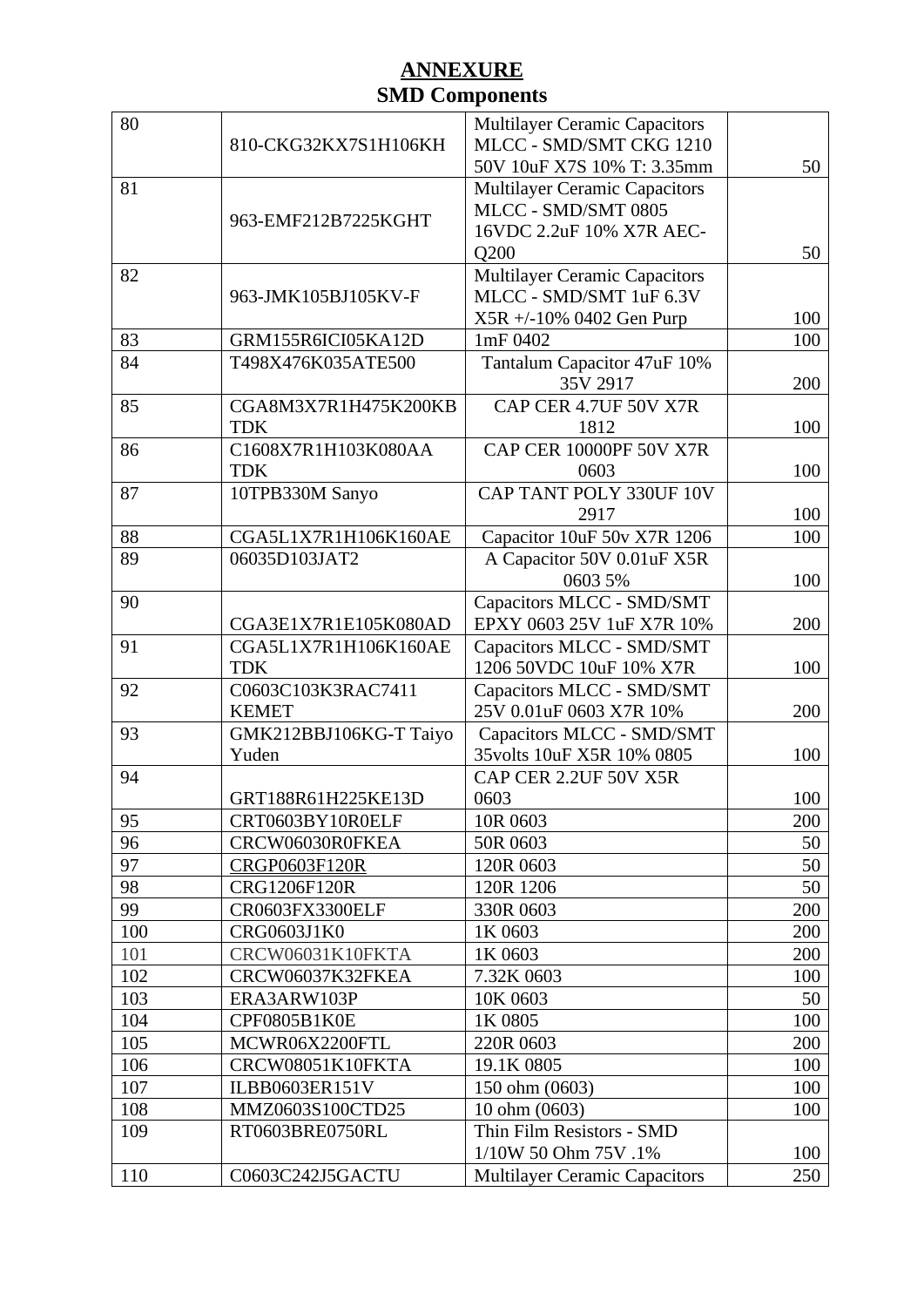|     |                    | MLCC - SMD/SMT 50V             |     |
|-----|--------------------|--------------------------------|-----|
|     |                    | 2400pF C0G 0603 5%             |     |
| 111 | RC0603FR-134K7L    | Thick Film Resistors - SMD 4.7 | 300 |
|     |                    | kOhms 100-200mW 0603 1%        |     |
| 112 | CRCW060333R2FKEAC  | Thick Film Resistors - SMD     | 200 |
|     |                    | 1/10Watt 33.2ohms 1%           |     |
|     |                    | <b>Commercial Use</b>          |     |
| 113 | ERA-8AEB1270V      | Thin Film Resistors - SMD      | 100 |
|     |                    | 1206 127ohm 25ppm 0.1%         |     |
|     |                    | AEC-Q200                       |     |
| 114 | ERA-3AHD360V       | Thin Film Resistors - SMD      | 200 |
|     |                    | 0603 36ohms 50ppm 0.5%         |     |
|     |                    | AEC-Q200                       |     |
| 115 | CRCW060310K0FKEAHP | Thick Film Resistors - SMD     | 300 |
|     |                    | 1/10Watt 10Kohms 1%            |     |
|     |                    | <b>Commercial Use</b>          |     |
| 116 | CRCW06031K00JNEAC  | Thick Film Resistors - SMD     | 300 |
|     |                    | 1/10Watt 1Kohms 5%             |     |
|     |                    | <b>Commercial Use</b>          |     |
| 117 | CRCW0603100RFKEAC  | Thick Film Resistors - SMD     | 200 |
|     |                    | 1/10Watt 100ohms 1%            |     |
|     |                    | <b>Commercial Use</b>          |     |
| 118 | CRCW06030000Z0EBC  | Thick Film Resistors - SMD     | 200 |
|     |                    | 1/10Watt 0ohms Commercial      |     |
|     |                    | Use                            |     |
| 119 | CRCW06033K90FKEAC  | Thick Film Resistors - SMD     | 100 |
|     |                    | 1/10Watt 3.9Kohms 1%           |     |
|     |                    | Commercial Use                 |     |
| 120 | CRCW0603100KJNEAC  | Thick Film Resistors - SMD     | 200 |
|     |                    | 1/10Watt 100Kohms 5%           |     |
|     |                    | <b>Commercial Use</b>          |     |
| 121 | CRCW0603169KFKTA   | Thick Film Resistors - SMD     | 100 |
|     |                    | 1/10watt 169Kohms 1%           |     |
| 122 | RK73H1JTTD1743F    | Thick Film Resistors - SMD     | 100 |
|     |                    | 1/10watt 174Kohms 1%           |     |
| 123 | ERJ-3RED3163V      | Thick Film Resistors - SMD     | 100 |
|     |                    | 0603 Resistor 0.5% 100ppm      |     |
|     |                    | 316KOhm                        |     |
| 124 | RC0603FR-07309KL   | Thick Film Resistors - SMD 309 | 100 |
|     |                    | kOhms 100mW 0603 1%            |     |
| 125 | 3224X-1-104E       | Trimmer Resistors - SMD 4mm    | 20  |
|     |                    | 100Kohms 10% Square Cermet     |     |
|     |                    | Sealed                         |     |
| 126 | ERJ-3EKF1240V      | Thick Film Resistors - SMD     | 100 |
|     |                    | 0603 124ohms 1% AEC-Q200       |     |
| 127 | 3224X-1-502E       | Trimmer Resistors - SMD 4mm    | 40  |
|     |                    | 5Kohms 10% Square Cermet       |     |
|     |                    | Sealed                         |     |
| 128 | CRCW060310K0FKEA   | Thick Film Resistors - SMD     | 50  |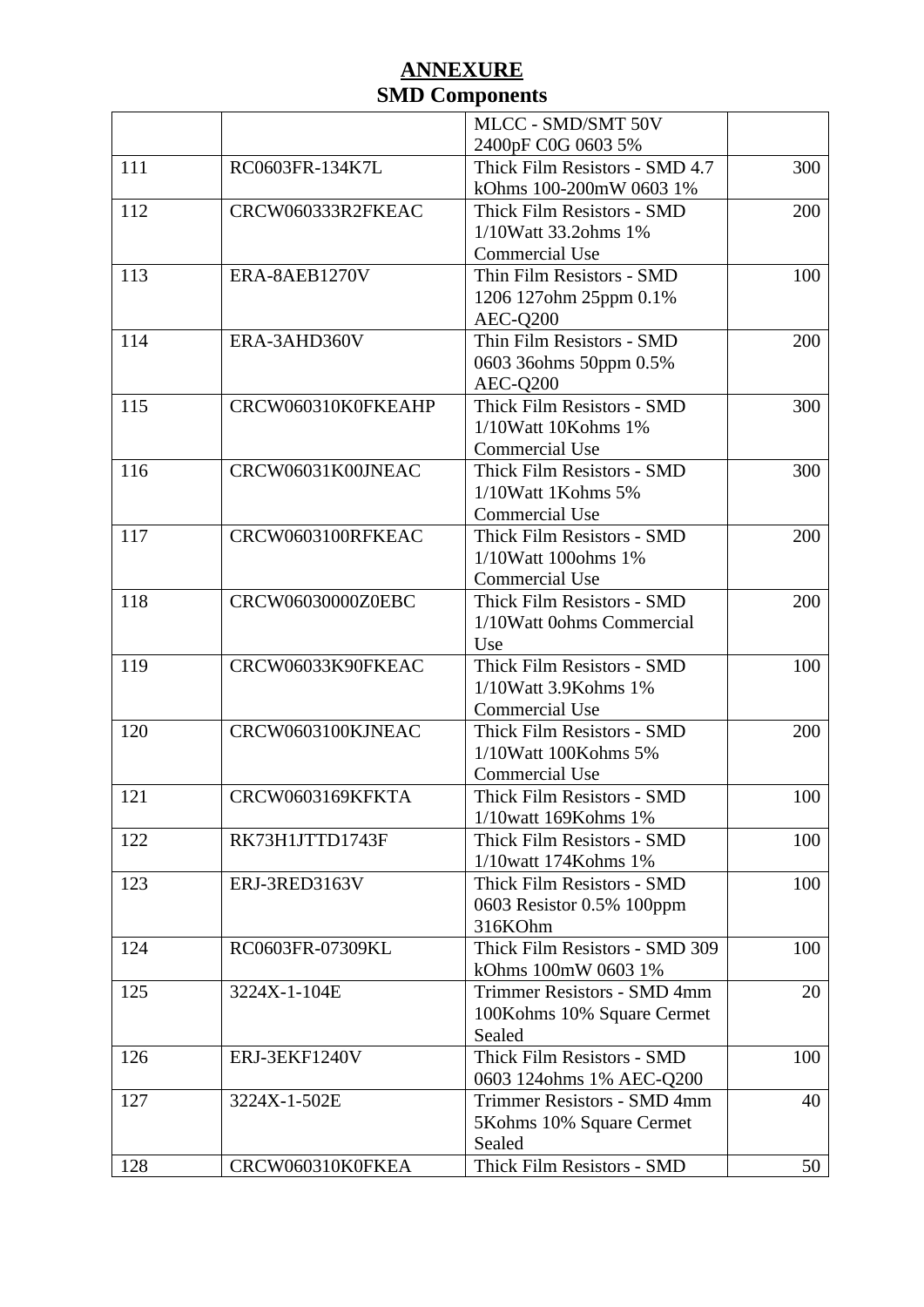|     |                    | 1/10watt 10Kohms 1%           |     |
|-----|--------------------|-------------------------------|-----|
| 129 | RCS060351R1FKEA    | Thick Film Resistors - SMD    | 100 |
|     |                    | 0.25watt 51.1ohms 1% 100ppm   |     |
| 130 | CRCW0603330KFKEAC  | Thick Film Resistors - SMD    | 50  |
|     |                    | 1/10Watt 330Kohms 1%          |     |
|     |                    | <b>Commercial Use</b>         |     |
| 131 | CRCW0603113KFKEAC  | Thick Film Resistors - SMD    | 50  |
|     |                    | 1/10Watt 113Kohms 1%          |     |
|     |                    | <b>Commercial Use</b>         |     |
| 132 | CRCW0603182KFKEA   | Thick Film Resistors - SMD    | 50  |
|     |                    | 1/10watt 182Kohms 1%          |     |
| 133 | MCT06030C2400FP500 | Thin Film Resistors - SMD .1W | 50  |
|     |                    |                               |     |
|     | RN73H1JTTD3360B50  | 240ohms 1% 0603 50ppm         |     |
| 134 |                    | Thin Film Resistors - SMD     | 100 |
|     |                    | 336Ohm,0603,0.1%,50p          |     |
|     |                    | pm,100mW,75V                  |     |
| 135 | CRCW0603100KFKEA   | Thick Film Resistors - SMD    | 100 |
|     |                    | 1/10watt 100Kohms 1%          |     |
| 136 | CRCW060366K5FKEA   | Thick Film Resistors - SMD    | 100 |
|     |                    | 1/10watt 66.5Kohms 1%         |     |
| 137 | CRCW0603100RFKEA   | Thick Film Resistors - SMD    | 100 |
|     |                    | 1/10watt 100ohms 1%           |     |
| 138 | CRCW06031K00JNEA   | Thick Film Resistors - SMD    | 100 |
|     |                    | 1/10watt 1.0Kohms 5%          |     |
| 139 | CRCW0603127RFKEAHP | Thick Film Resistors - SMD    | 100 |
|     |                    | 1/4watt 127ohms 1% High       |     |
|     |                    | Power AEC-Q200                |     |
| 140 | CRCW06034K70JNEA   | Thick Film Resistors - SMD    | 100 |
|     |                    | 1/10watt 4.7Kohms 5%          |     |
| 141 | CRCW0603976RFKEA   | Thick Film Resistors - SMD    | 100 |
|     |                    | 1/10watt 976ohms 1%           |     |
| 142 | CRCW06031K54FKEA   | Thick Film Resistors - SMD    | 100 |
|     |                    | 1/10watt 1.54Kohms 1%         |     |
| 143 | CRCW06032K55FKEA   | Thick Film Resistors - SMD    | 100 |
|     |                    | 1/10watt 2.55Kohms 1%         |     |
| 144 | CRCW06037K32FKEA   | Thick Film Resistors - SMD    | 100 |
|     |                    | 1/10watt 7.32Kohms 1%         |     |
| 145 | RQ73C1J26K1BTDF    | Thin Film Resistors - SMD RQ  | 100 |
|     |                    | 0603 26K1 0.1% 10PPM 1K RL    |     |
| 146 | CHP0603-FX-6801ELF | Thick Film Resistors - SMD    | 100 |
|     |                    | ResHighPower 0603 6k80 1%     |     |
|     |                    | 1/3W TC100                    |     |
| 147 | CRCW06030000ZSTA   | Thick Film Resistors - SMD    | 100 |
|     |                    | 1/10watt 0 ohm Jumper         |     |
| 148 | RQ73C2A33R2BTDF    | Thin Film Resistors - SMD RQ  | 50  |
|     |                    | 0805 33R2 0.1% 10PPM 1K RL    |     |
| 149 | ERJ-6RBD2400V      | Thick Film Resistors - SMD    | 100 |
|     |                    | 0805 Resistor 0.5% 50ppm      |     |
|     |                    | 240Ohm                        |     |
|     |                    |                               |     |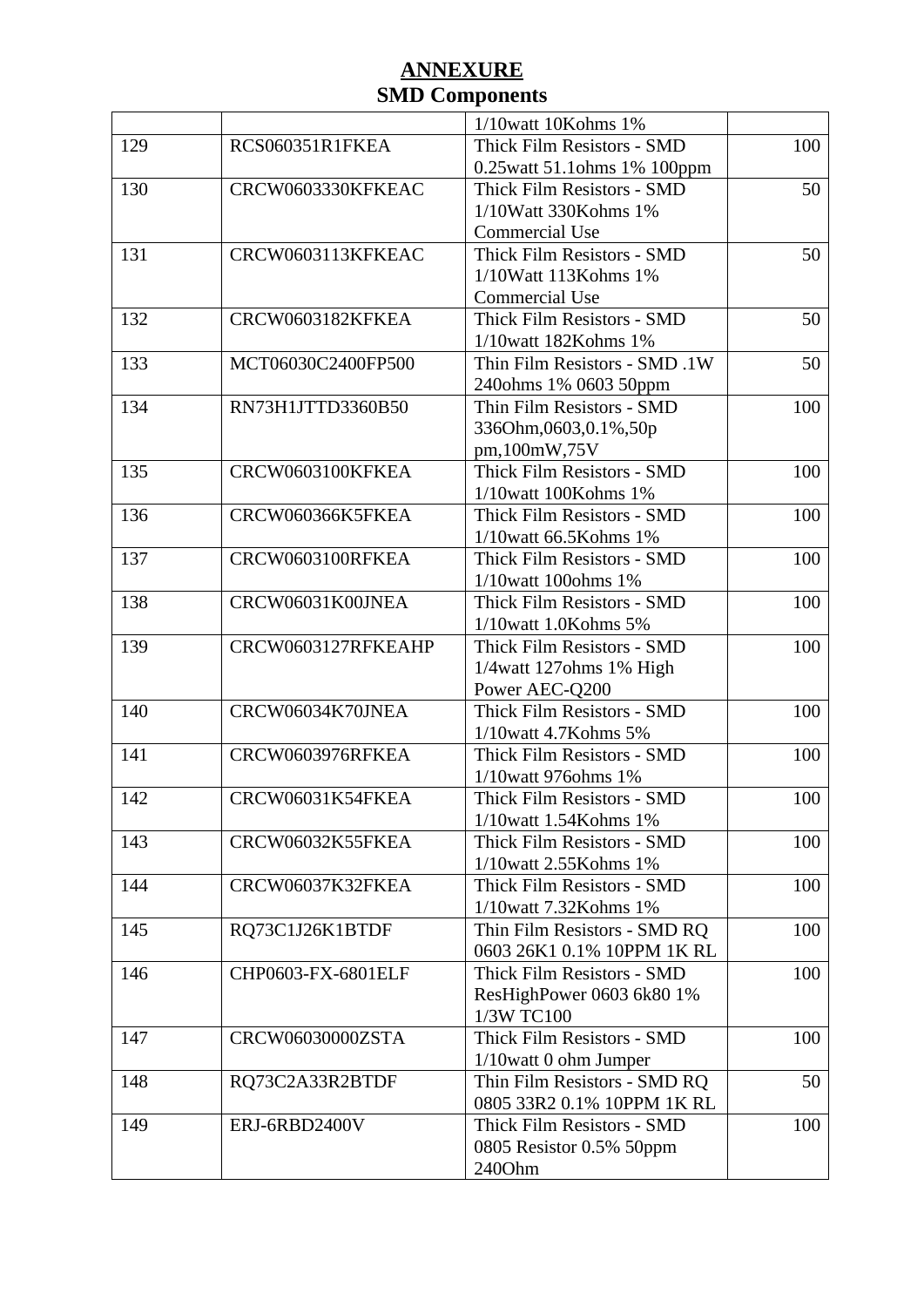| 150 | TNPW1206127RBEEN       | Thin Film Resistors - SMD     | 100 |
|-----|------------------------|-------------------------------|-----|
|     |                        | 127ohms .1% 25ppm             |     |
| 151 | CRCW06033K90FKEAC      | Thick Film Resistors - SMD    | 100 |
|     |                        | 1/10Watt 3.9Kohms 1%          |     |
|     |                        | Commercial Use                |     |
| 152 | CPF0603F174KC1         | Thin Film Resistors - SMD CPF | 100 |
|     |                        | 0603 174K 1% 50PPM 1K RL      |     |
| 153 | ERJ-PA3F2323V          | Thick Film Resistors - SMD    | 100 |
|     |                        | 0603 232Kohm 1% Anti-Surge    |     |
|     |                        | AEC-Q200                      |     |
| 154 | ERJ-PA3D1002V          | Thick Film Resistors - SMD    | 100 |
|     |                        | 0603 10Kohm 0.5% Anti-Surge   |     |
|     |                        | AEC-Q200                      |     |
| 155 | ERJ-PA3F4750V          | Thick Film Resistors - SMD    | 100 |
|     |                        | 0603 475ohm 1% Anti-Surge     |     |
|     |                        | AEC-Q200                      |     |
| 156 | ERJ-P03F1240V          | Thick Film Resistors - SMD    | 100 |
|     |                        | 0603 124ohms 0.2W 1% AEC-     |     |
|     |                        | Q200                          |     |
| 157 |                        | Thick Film Resistors - SMD    |     |
|     | 652-CR0603FX-33R2ELF   | 33.2 ohm 1%                   | 100 |
| 158 |                        | Thin Film Resistors - SMD     |     |
|     | 71-TNPW1206127RBEEN    | 127ohms .1% 25ppm             | 50  |
| 159 |                        | Thick Film Resistors - SMD 36 |     |
|     | 652-CR0603-JW-360ELF   | <b>OHM 5%</b>                 | 100 |
| 160 |                        | Thick Film Resistors - SMD    |     |
|     |                        | ResHighPowerA 1206 10k 1%     |     |
|     | 652-CHP1206AFX1002EL   | 3/4W TC100                    | 100 |
| 161 | RT0603DRE07220RL       | 220R                          | 100 |
| 162 | RT0603FRE0724RL        | 24R                           | 100 |
| 163 | RC1206IR-0710KL        | <b>10K R</b>                  | 100 |
| 164 |                        | Thick Film Resistors - SMD    |     |
|     |                        | 1/10Watt 10Kohms 1%           |     |
|     | CRCW060310K0FKEAC      | <b>Commercial Use</b>         | 300 |
| 165 | 1N4148                 | Diodes - General Purpos       | 100 |
| 166 | <b>CDLL4689</b>        | Zener diode 5V                | 100 |
| 167 |                        | DIODE SCHOTTKY 40V 5A         |     |
|     | B540CQ-13-F Diodes Inc | <b>SMC</b>                    | 50  |
| 168 | <b>LED GREEN</b>       |                               |     |
|     | 150060VS75000 0603     |                               | 100 |
| 169 | 1N4148                 | Diodes - General Purpose      | 100 |
| 170 | <b>CDLL4689</b>        | Zener diode 5V                | 100 |
| 171 |                        | DIODE SCHOTTKY 40V 5A         |     |
|     | B540CQ-13-F Diodes Inc | <b>SMC</b>                    | 50  |
| 172 | <b>LED GREEN</b>       |                               |     |
|     | 150060VS75000 0603     | <b>LED GREEN</b>              | 100 |
| 173 | MHQ0603P10NHT000       | Inductor 10nH                 | 200 |
| 174 | L0603B100MPWFT         | Inductor 10uH                 | 200 |
| 175 | 0805HP-121XJRB         | Fixed Inductors 120nH 5%      | 30  |